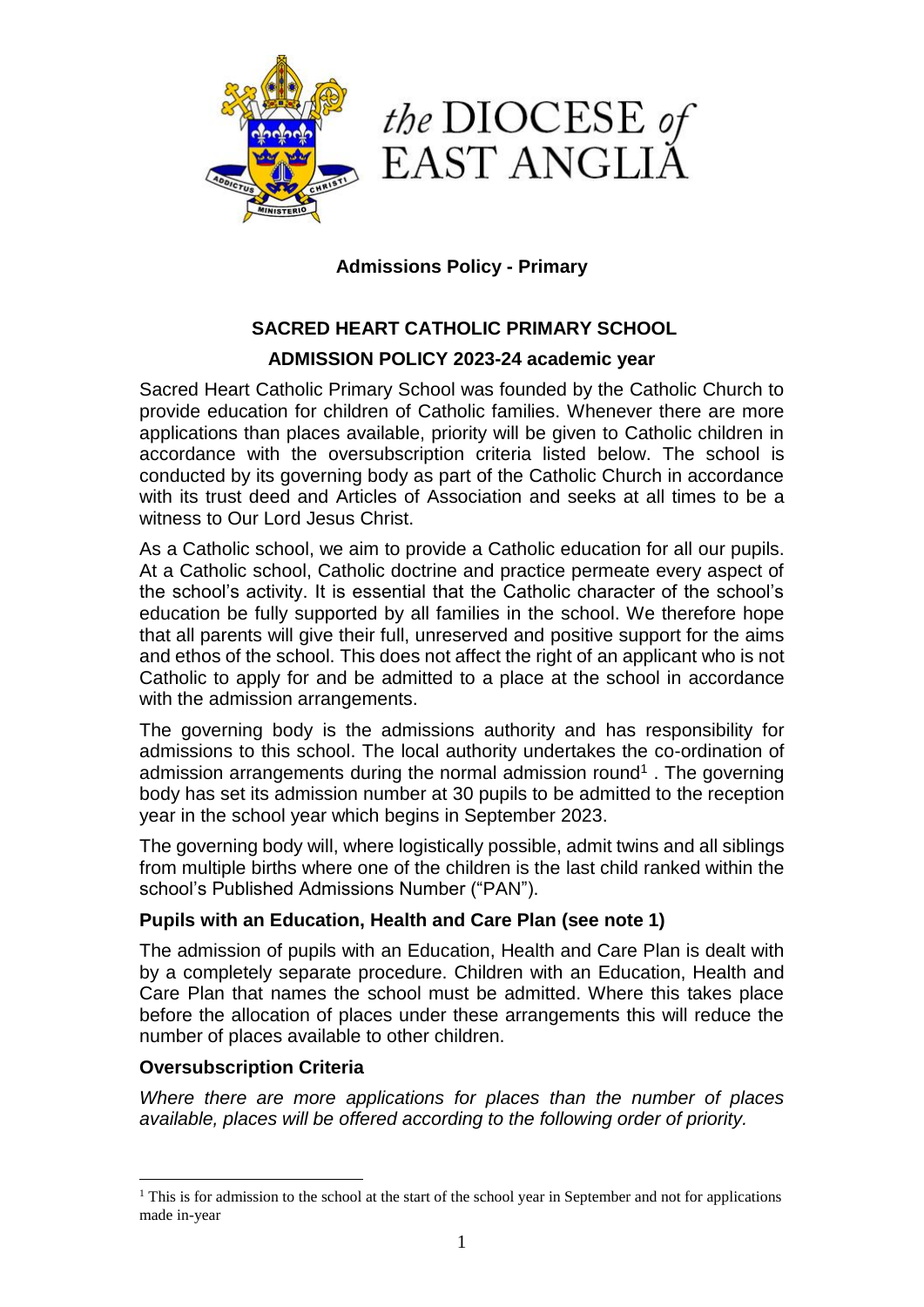



- 1. Baptised Catholic looked after and previously looked after children. (see notes 2,3&10)
- 2. Baptised Catholic children of staff who have been employed by the school for at least two years or are in a position where there is a demonstrable skills shortage (see notes 3&10)
- 3. Baptised Catholic children (see notes 3&10)
- 4. Other looked after and previously looked after children. (see note 2)
- 5. Catechumens and members of an Eastern Christian Church. (see notes 4&5)
- 6. Children of staff who have been employed by the school for at least two years or are in a position where there is a demonstrable skills shortage.
- 7. Children of other Christian denominations whose membership is evidenced by a minister of religion. (see note 6)
- 8. Children of other faiths whose membership is evidenced by a religious leader. (see note 7)
- 9. Any other children.

 $\overline{a}$ 

*Within each of the categories listed above, the following provisions will be applied in the following order.*

- (i) The attendance of a sibling at the school at the time of enrolment will increase the priority of an application within each category so that the application will be placed at the top of the category in which the application is made (see note 8).
- (ii) After children in (i) above, priority will be given within each category to children living closest to the school. Distances are measured on a straight line "crow fly" basis, using Ordnance Survey data. In the event of distances being the same for two or more children where this would determine the last place to be allocated, random allocation will be carried out and supervised by a person independent of the school. Under random allocation, all the names will be entered into a 'hat' and the required number of names will be drawn out

#### **Application Procedures and Timetable**

To apply for a place at this school in the normal admission round<sup>2</sup>, you must complete a Common Application Form available from the local authority in which you live.

<sup>&</sup>lt;sup>2</sup> This is for admission to the school at the start of the school year in September and not for applications made in-year.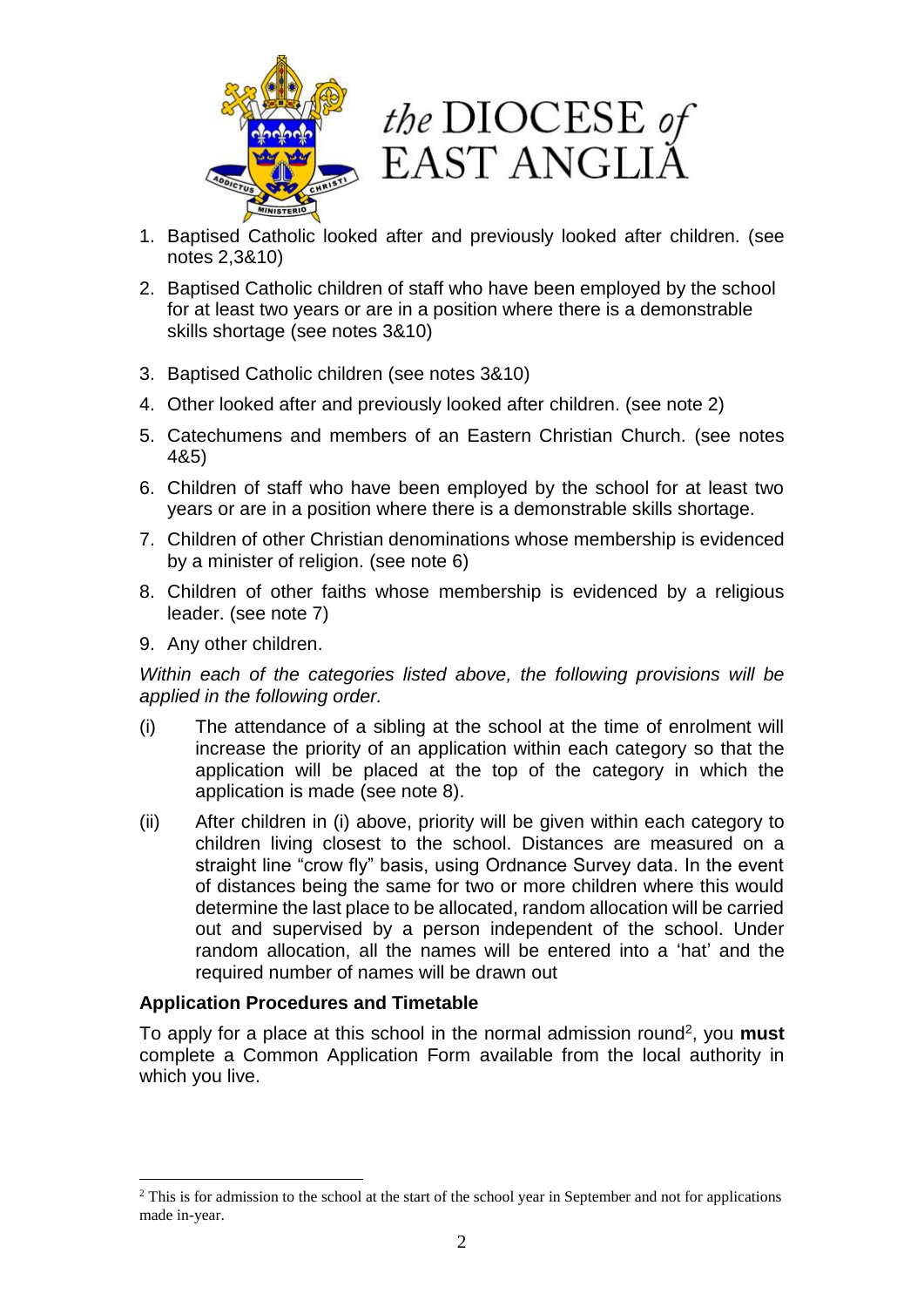



Applications can also be submitted online via Peterborough City Council's website [https://www.peterborough.gov.uk/residents/schools-and](https://www.peterborough.gov.uk/residents/schools-and-education/school-admissions)[education/school-admissions](https://www.peterborough.gov.uk/residents/schools-and-education/school-admissions)

You are also requested to complete the Supplementary Information Form which is available from the school website

<https://www.sacredheartprimary.org.uk/page/?title=Admissions&pid=47>

or the School Office if you wish to apply under oversubscription criteria 1 to 8. The Supplementary Information Form should be returned to the School Office, Sacred Heart Catholic Primary School, Tollgate, Bretton, Peterborough, PE3 9XD by 15<sup>th</sup> January 2023.

You will be advised of the outcome of your application on 16<sup>th</sup> April 2023 or the next working day, by the local authority on our behalf. If you are unsuccessful (unless your child gained a place at a school you ranked higher) you will be informed of the reasons, related to the oversubscription criteria listed above, and you have the right of appeal to an independent appeal panel.

*If you do not provide the information required in the SIF and return it by the closing date, together with all supporting documentation, your child will not be placed in criteria 1 to 8 and this is likely to affect your child's chance of being offered a place.*

**All applications which are submitted on time will be considered at the same time and after the closing date for admissions which is 15th January 2023.**

## **Late Applications**

Late applications, except those deemed by the LA as exceptional and to be processed on time, will be considered after the first round of offers issued on 16<sup>th</sup> April. This is because all applications received by the closing date must be considered before any late applications. If there are exceptional circumstances why your application is late please include them when you send in your application.

## **Admission of Children Below Compulsory School Age and Deferred Entry**

A child is entitled to a full-time place in the September following their fourth birthday. A child's parents may defer the date at which their child is admitted to the school, until later in the school year but not beyond the point at which they reach compulsory school age, or beyond the beginning of the final term of the school year for which an offer was made. A child may take up a part-time place until later in the school year, but not beyond the point at which the child reaches compulsory school age. Upon receipt of the offer of a place a parent should notify the school, as soon as possible, that they wish to either defer their child's entry to the school or take up a part-time place.

#### **Admission of Children outside their Normal Age Group**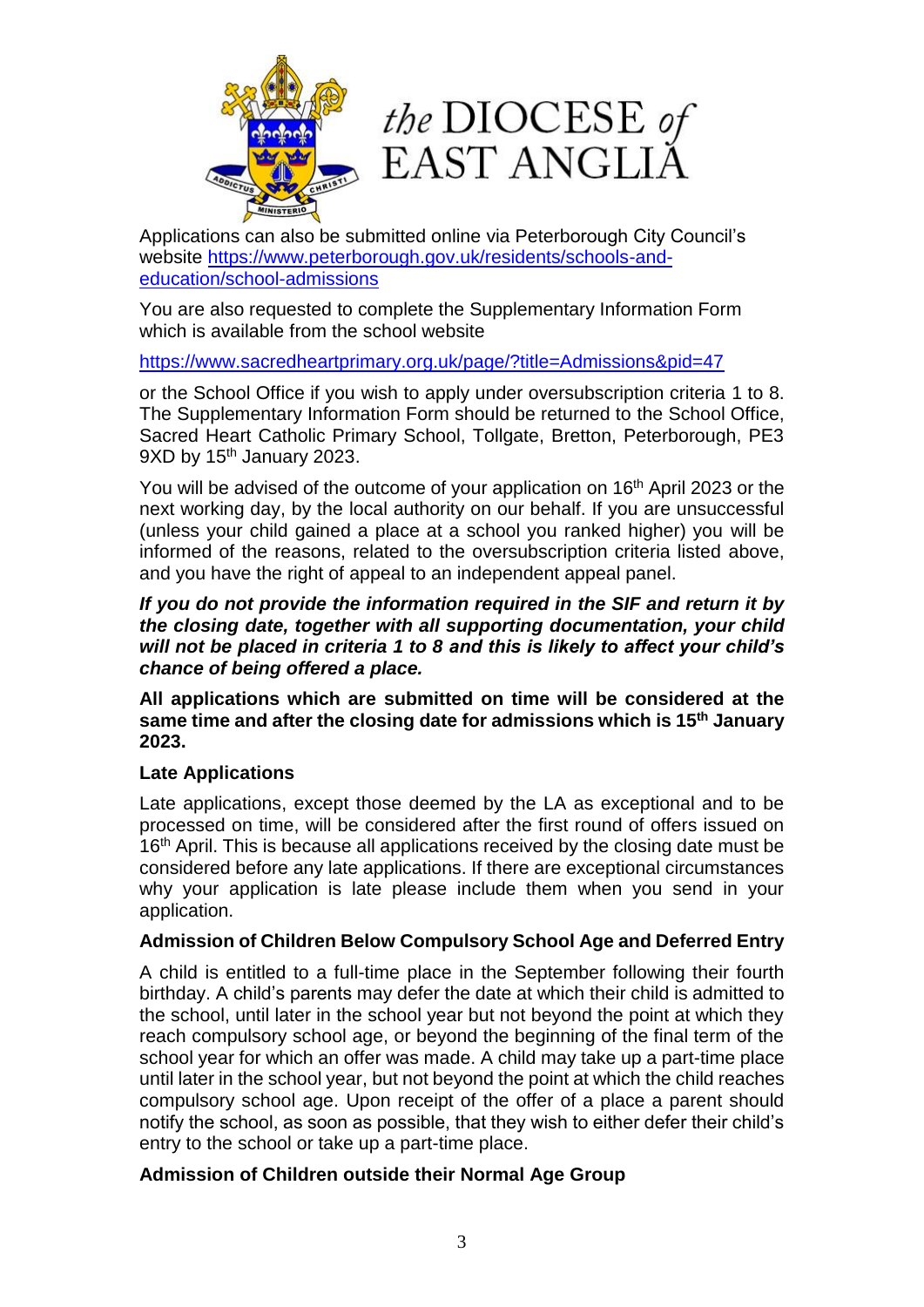

A request may be made for a child to be admitted outside of their normal age group, for example, if the child is gifted and talented or has experienced problems such as ill health. In addition, the parents of a summer born child, i.e. a child born between 1<sup>st</sup> April and 31<sup>st</sup> August, may request that the child be admitted out of their normal age group, to reception rather than year 1.

Any such request should be made in writing to Mr Cooper, Headteacher, Sacred Heart Catholic Primary School, Tollgate, Bretton, Peterborough, PE3 9XD at the same time as the admission application is made. The governing body will make its decision about the request based on the circumstances of each case and in the best interests of the child. In addition to taking into account the views of the headteacher, including the headteacher's statutory responsibility for the internal organisation, management and control of the school, the governing body will take into account the views of the parents and of appropriate medical and education professionals, as appropriate.

#### **Waiting Lists**

In addition to their right of appeal, unsuccessful children will be offered the opportunity to be placed on a waiting list. This waiting list will be maintained in order of the oversubscription criteria set out above and *not* in the order in which applications are received or added to the list. Waiting lists for admission will operate throughout the school year. The waiting list will be held open until the last day of the summer term.

#### **Inclusion on the school's waiting list does not mean that a place will eventually become available.**

#### **In-Year Applications**

An application can be made for a place for a child at any time outside the admission round and the child will be admitted where there are available places. Application should be made to the school by contacting the School Office, Sacred Heart Catholic Primary School, Tollgate, Bretton, Peterborough, PE3 9XD.

Where there are places available but more applications than places, the published oversubscription criteria, as set out above, will be applied.

If there are no places available, the child will be added to the waiting list (see above).

You will be advised of the outcome of your application in writing. If the school is unable to offer your child a place, and you have the right of appeal to an independent appeal panel. You will be sent a form to formally request an independent appeal. Your appeal will then be heard within 30 school days from receipt of the form requesting the appeal.

#### **Fair Access Protocol**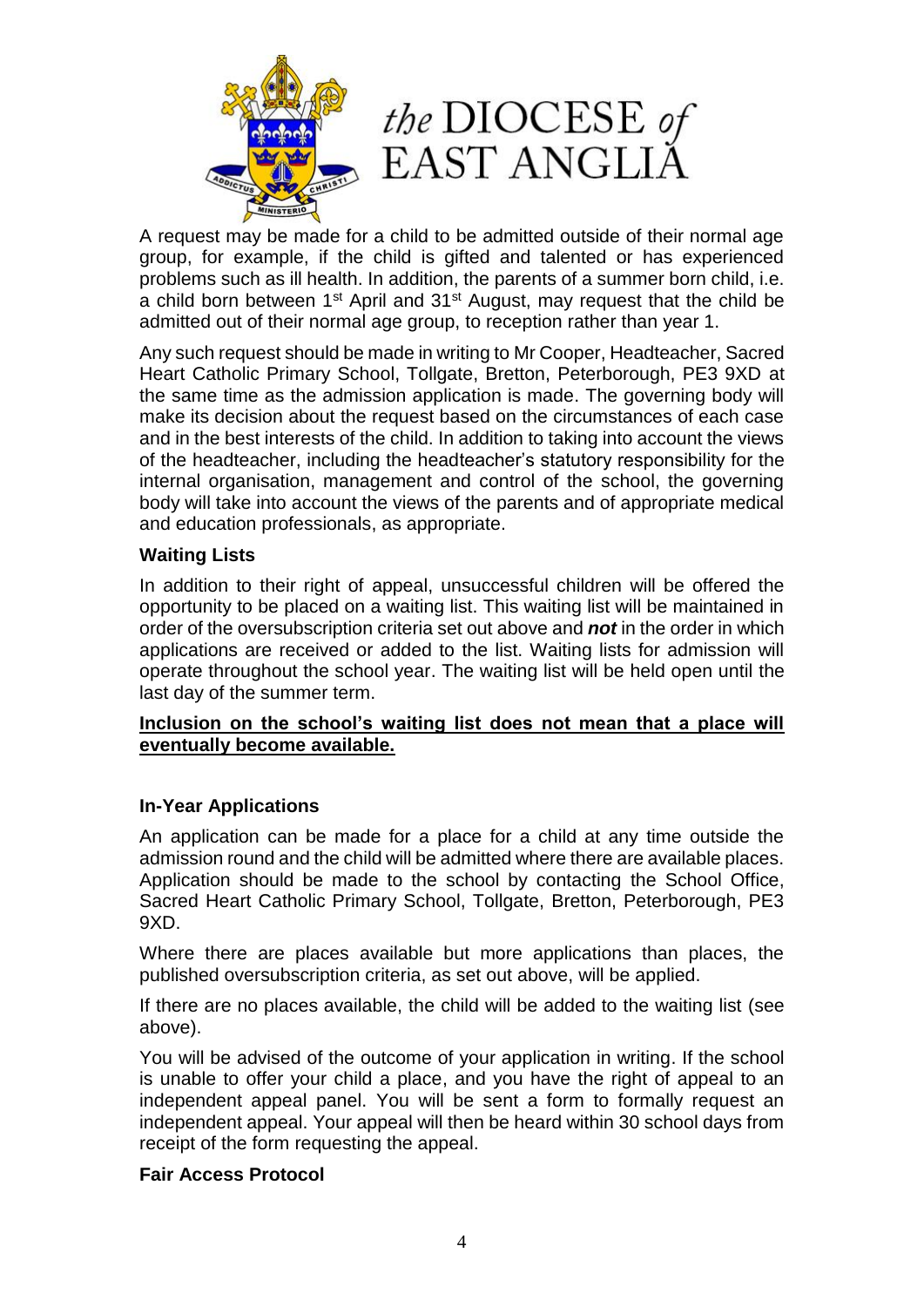



The school is committed to taking its fair share of children who are vulnerable and/or hard to place, as set out in the locally agreed protocol. Accordingly, outside the normal admission round the governing body is empowered to give absolute priority to a child where admission is requested under any locally agreed protocol. The governing body has this power, even when admitting the child would mean exceeding the published admission number (subject to the infant class size exceptions).

#### **The governing body reserves the right to withdraw the offer of a place or, where a child is already attending the school, the place itself, where it is satisfied that the offer or place was obtained by deception.**

## *Notes (these notes form part of the oversubscription criteria)*

- 1. An Education, Health and Care Plan is a plan made by the local authority under section 37 of the Children and Families Act 2014, specifying the special educational provision required for a child.
- 2. A 'looked after child' has the same meaning as in section 22(1) of the Children Act 1989, and means any child who is (a) in the care of a local authority or (b) being provided with accommodation by them in the exercise of their social services functions (e.g. children with foster parents) at the time of making application to the school.

A 'previously looked after child' is a child who was looked after, but ceased to be so because he or she was adopted, or became subject to a child arrangements order or special guardianship order. Included in this definition are those children who appear (to the governing body) to have been in state care outside of England and who ceased to be in state care as a result of being adopted.

3. 'Catholic' means a member of a Church in full communion with the See of Rome. This includes the Eastern Catholic Churches. This will normally be evidenced by a certificate of baptism in a Catholic Church or a certificate of reception into the full communion of the Catholic Church. For the purposes of this policy, it includes a looked after child who is part of a Catholic family where a letter from a priest demonstrates that the child would have been baptised or received if it were not for their status as a looked after child (e.g. a looked after child in the process of adoption by a Catholic family).

For a child to be treated as Catholic, evidence of Catholic baptism or reception into the Church will be required. Those who have difficulty obtaining written evidence of baptism should contact their Parish Priest who, after consulting with the Diocese, will decide how the question of baptism is to be resolved and how written evidence is to be produced in accordance with the law of the Church.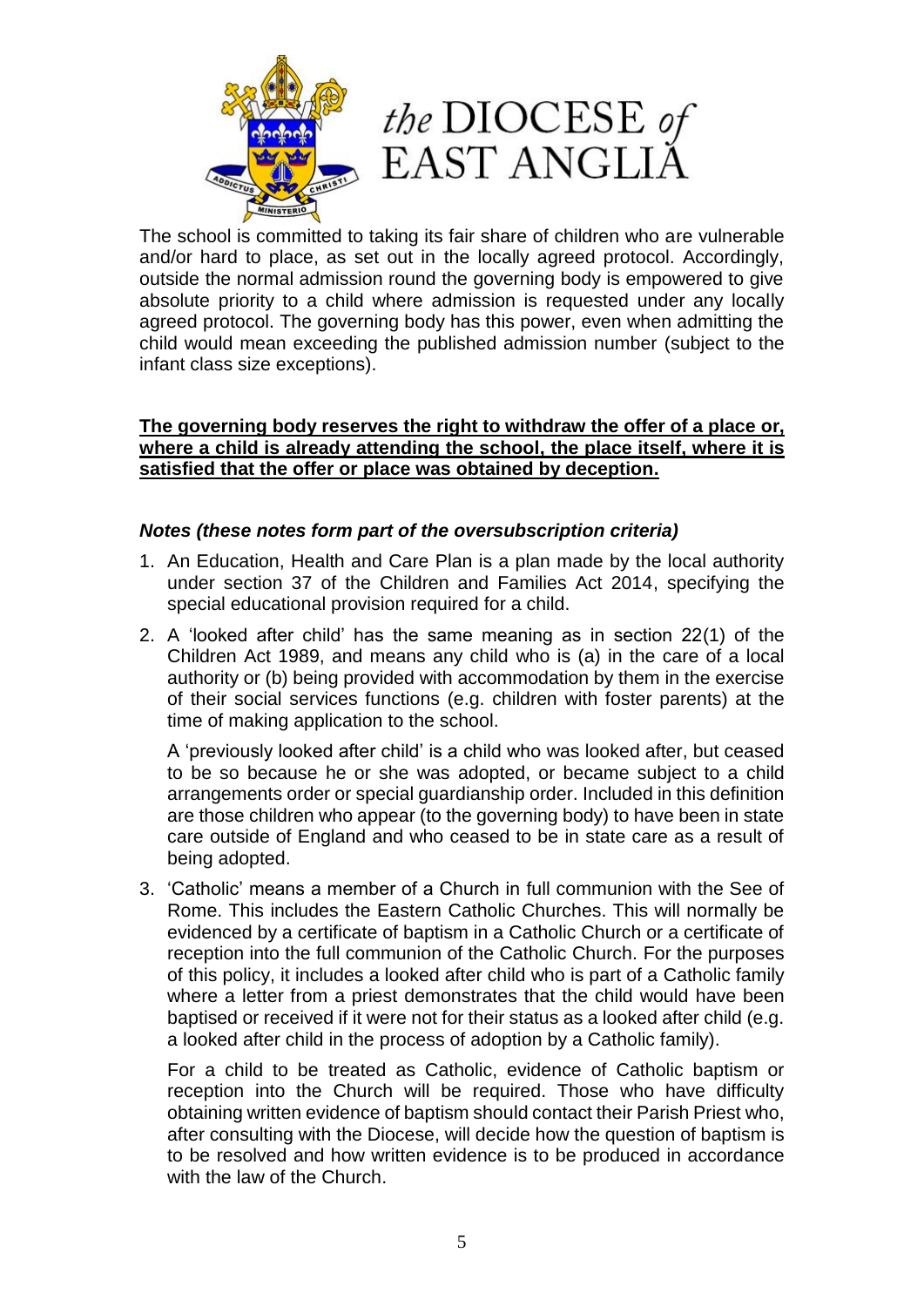



- 4. 'Catechumen' means a member of the catechumenate of a Catholic Church. This will normally be evidenced by a certificate of reception into the order of catechumens.
- 5. 'Eastern Christian Church' includes Orthodox Churches, and is normally evidenced by a certificate of baptism or reception from the authorities of that Church.
- 6. "children of other Christian denominations" means children who belong to other churches and ecclesial communities which, acknowledge God's revelation in Christ, confess the Lord Jesus Christ as God and Saviour according to the Scriptures, and, in obedience to God's will and in the power of the Holy Spirit commit themselves: to seek a deepening of their communion with Christ and with one another in the Church, which is his body; and to fulfil their mission to proclaim the Gospel by common witness and service in the world to the glory of the one God, Father, Son and Holy Spirit. An ecclesial community which on principle has no credal statements in its tradition, is included if it manifests faith in Christ as witnessed to in the Scriptures and is committed to working in the spirit of the above.

All members of Churches Together in England and CYTÛN are deemed to be included in the above definition, as are all other churches and ecclesial communities that are in membership of any local Churches Together Group (by whatever title) on the above basis.

- 7. "children of other faiths" means children who are members of a religious community that does not fall within the definition of 'other Christian denominations' at 6 above and which falls within the definition of a religion for the purposes of charity law. The Charities Act 2011 defines religion to include:
	- A religion which involves belief in one God
	- A religion which involves belief in more than one God, and
	- A religion which does not involve belief in a God.

Case law has identified certain characteristics which describe the meaning of religion for the purposes of charity law, which are characterised by a belief in a supreme being and an expression of belief in that supreme being through worship.

- 8. 'Sibling' includes:
	- (i) all natural brothers or sisters, half brothers or sisters, adopted brothers or sisters, stepbrothers or sisters, foster brothers or sisters and
	- (ii) the child of a parent's partner where that child lives for at least part of the week in the same family unit at the same address as the applicant.

In all these cases, the child and their sibling will both be living at the same address in a single family unit. This means that children from different family